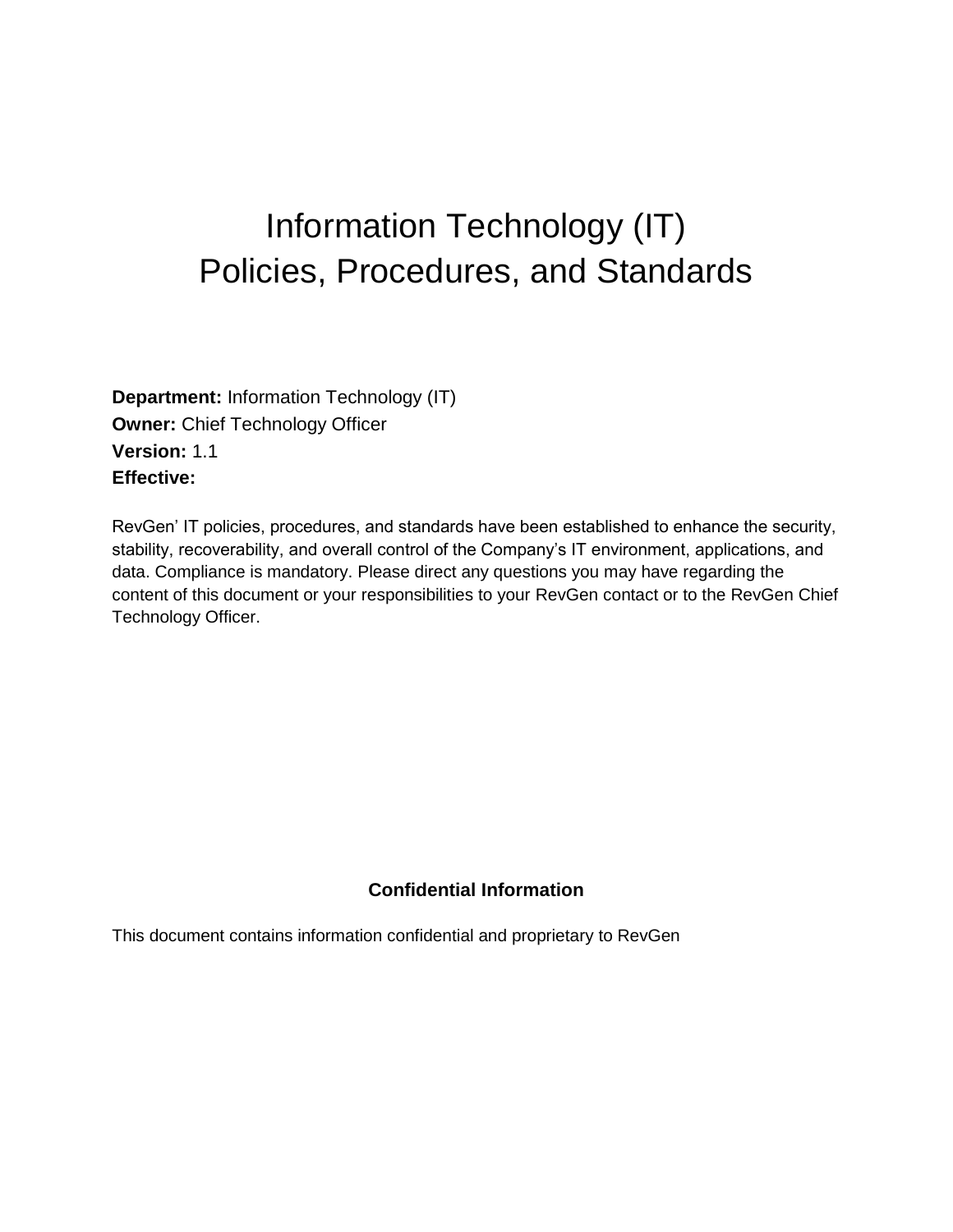# **TABLE OF CONTENTS**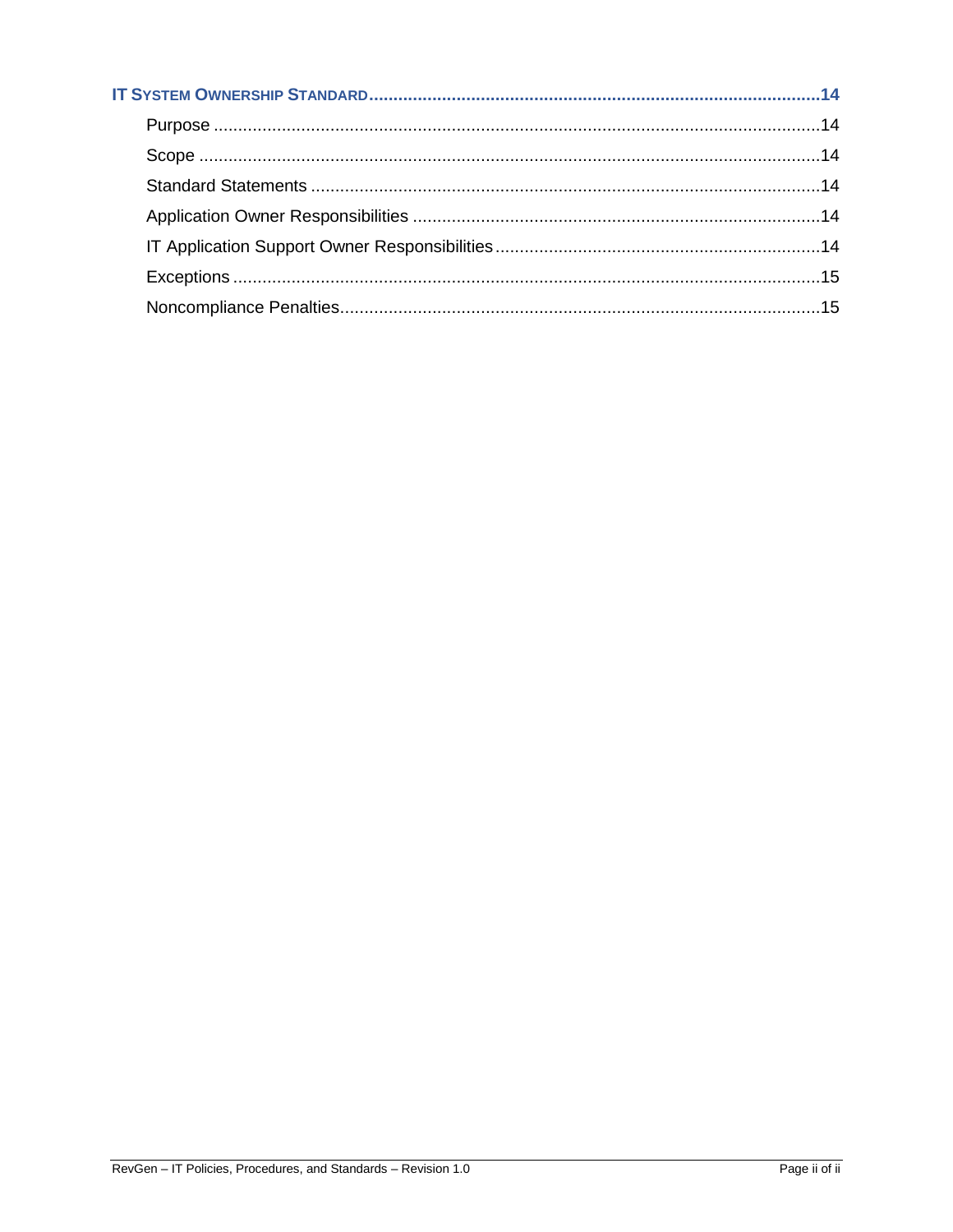# **Document History**

| Date    | <b>Revision</b> | <b>Description</b> | Author                 |  |
|---------|-----------------|--------------------|------------------------|--|
| 12/5/18 | 1.0             |                    | <b>Initial Content</b> |  |
| 6/24/19 | 1.1             | Contractor version | <b>Steven Martin</b>   |  |
|         |                 |                    |                        |  |
|         |                 |                    |                        |  |
|         |                 |                    |                        |  |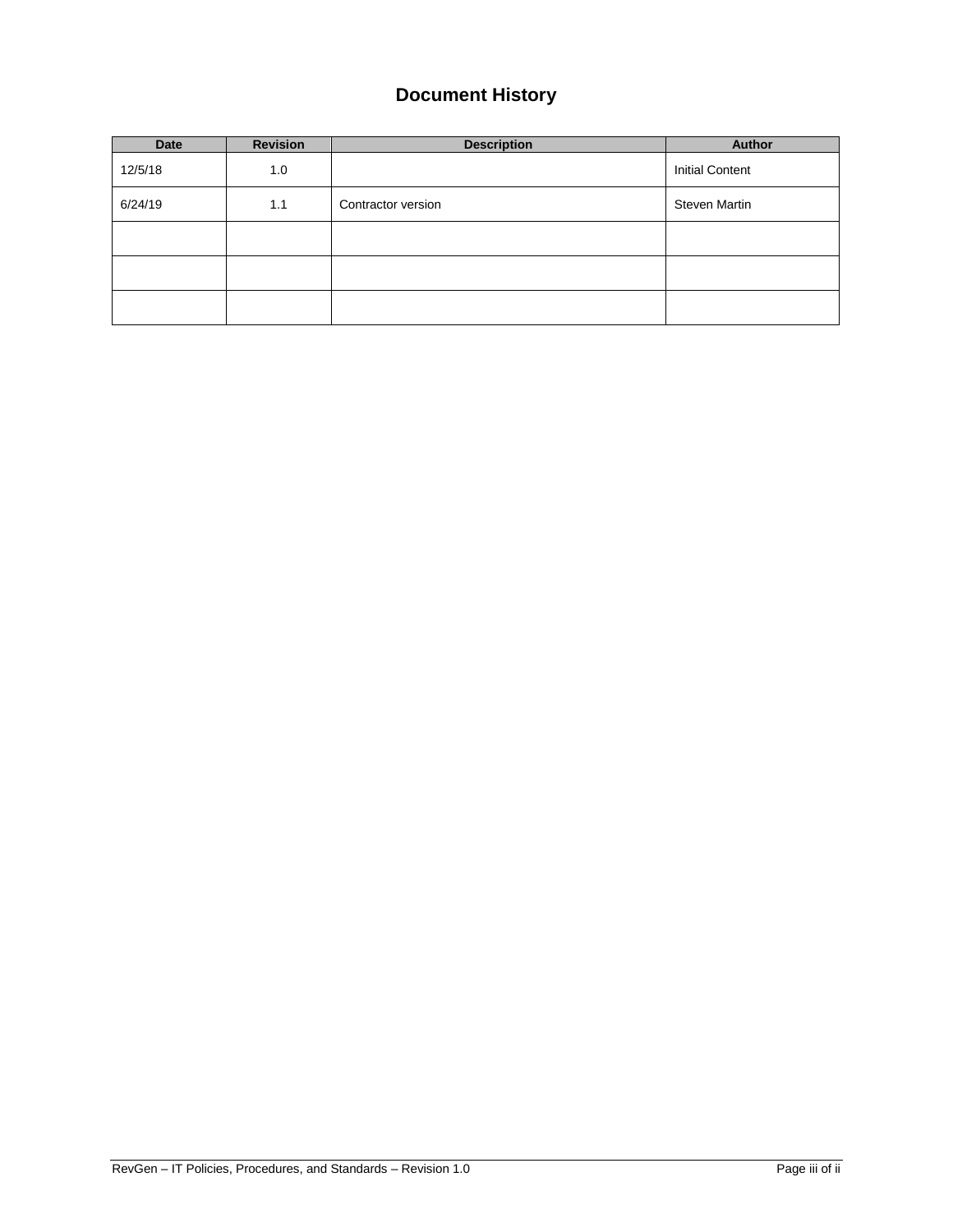# **SECURITY**

# **IT SECURITY POLICY**

# **Purpose**

The purpose of the IT Security Policy is to ensure that the information assets of RevGen ("RevGen" or "the Company") are protected from unauthorized access and misuse and that access to information assets is restricted in accordance with business need.

## **Scope**

The scope of this policy applies to all users of the Company's computing environment and to all applications, data, and supporting IT infrastructure.

# **Policy Statements**

## **1. Information Integrity Objectives**

1.1. Access to the Company's computing environment is granted based on a business need. If there is an absent legitimate business need, access is denied.

## **2. Ownership**

- 2.1. All of the Company's applications and supporting IT infrastructure are classified by a System Tier level structure as defined in the IT System Ownership Standard.
- 2.2. All System Tier 1 Applications are assigned an Application Owner and an IT Application Support Owner.
- 2.3. The IT System Ownership Standard specifies the security-related responsibilities of the Application Owner and IT Application Support Owner.

## **3. User Level Access**

- 3.1. User access to the Company's computing environment is available to employees or authorized contractors. All contractors must sign the Acceptable Use Policy prior to receiving access to the Company's computing environment.
- 3.2. The Security Officer or delegated individual has the responsibility and authority for system security. If the Security Officer believes information assets are at risk, the Security Officer is empowered to take appropriate action to protect the information assets through appropriate security measures.
- 3.3. User IDs and Passwords
	- 3.3.1. All System Tier 1 Application users must have a user ID and password.
	- 3.3.2. Sharing of individual user IDs and passwords is strictly prohibited.
	- 3.3.3. Use of group IDs for user level access is strictly prohibited, except as noted in the Exceptions section.
	- 3.3.4. Users are responsible for all system activity made using their user IDs and passwords.
	- 3.3.5. Assignment of user IDs follows the IT Security Procedure.
	- 3.3.6. Password strength configuration parameters by system and application follow company policy (see Security Policy Table at the end of this section).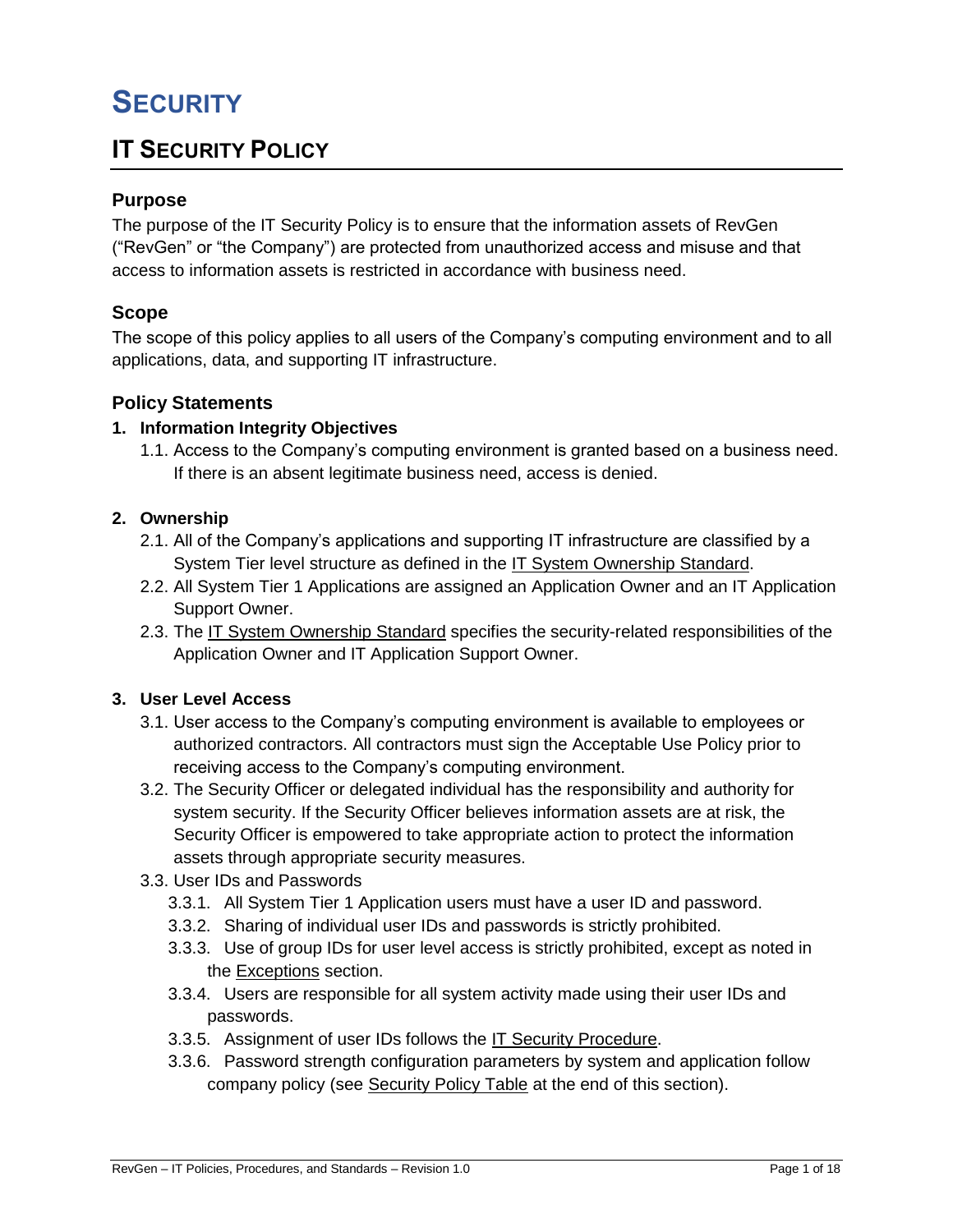- 3.3.7. If the application is not capable of automatically enforcing the password strength configuration parameters above, the Company policy is to request user compliance.
- 3.4. Monitoring and Privacy
	- 3.4.1. The Company reserves the right to monitor and/or block user email, Internet, and system usage. No user should have any expectation of privacy in anything they create, store, send, or receive on or through the Company's computing environment.
	- 3.4.2. All data created, stored, or transferred on the Company's computing environment is owned exclusively by the Company.
- 3.5. Security Policy Table

| <b>Application</b><br>or System | <b>Minimum</b><br><b>Password</b><br>Length | <b>Password</b><br><b>Rotation</b><br><b>Period</b> | <b>Password</b><br><b>Complexity</b>  | <b>Password</b><br><b>History</b> | <b>Account</b><br>Lockout                            |
|---------------------------------|---------------------------------------------|-----------------------------------------------------|---------------------------------------|-----------------------------------|------------------------------------------------------|
| Microsoft<br>Office 365<br>apps | Password is<br>nced with network            | Does not<br>expire                                  | Password is<br>synced with<br>network | N/A                               | 10 failed<br>attempts -<br>Duration of<br>15 minutes |

\*Note: In addition to the password policy identified above, Microsoft Office 365 apps have Multifactor Authentication (MFA) enabled to increase the security of information used on laptops, mobile devices, etc.

## **4. Virus Protection**

4.1. Antivirus software is installed on all servers and workstations.

## **5. Remote Access**

- 5.1. The internal network is protected from unauthorized Internet access by a firewall appliance.
- 5.2. All remote access must be approved by the Security Officer or delegated official and requested as per the IT Security Procedure.

# **6. System Level Access**

- 6.1. System Tier 1 Application direct database access must be must be approved by the Security Officer and requested as per the IT Security Procedure.
- 6.2. All parties granted system level access must comply with the requirements of the User Level Access section above.
- 6.3. Firewall, Router and Switch Access Firewalls, routers, and switches contain single instances of passwords that are changed periodically and at any time turnover of knowledgeable IT personnel occurs.

## **7. Wireless Access**

7.1. Access to the Internet for non-business use is provided via an Isolated Guest Wi-Fi network for guest, untrusted machines and for personal contractor devices (i.e. phones and other BYOD devices). Client devices are isolated from RevGen's network.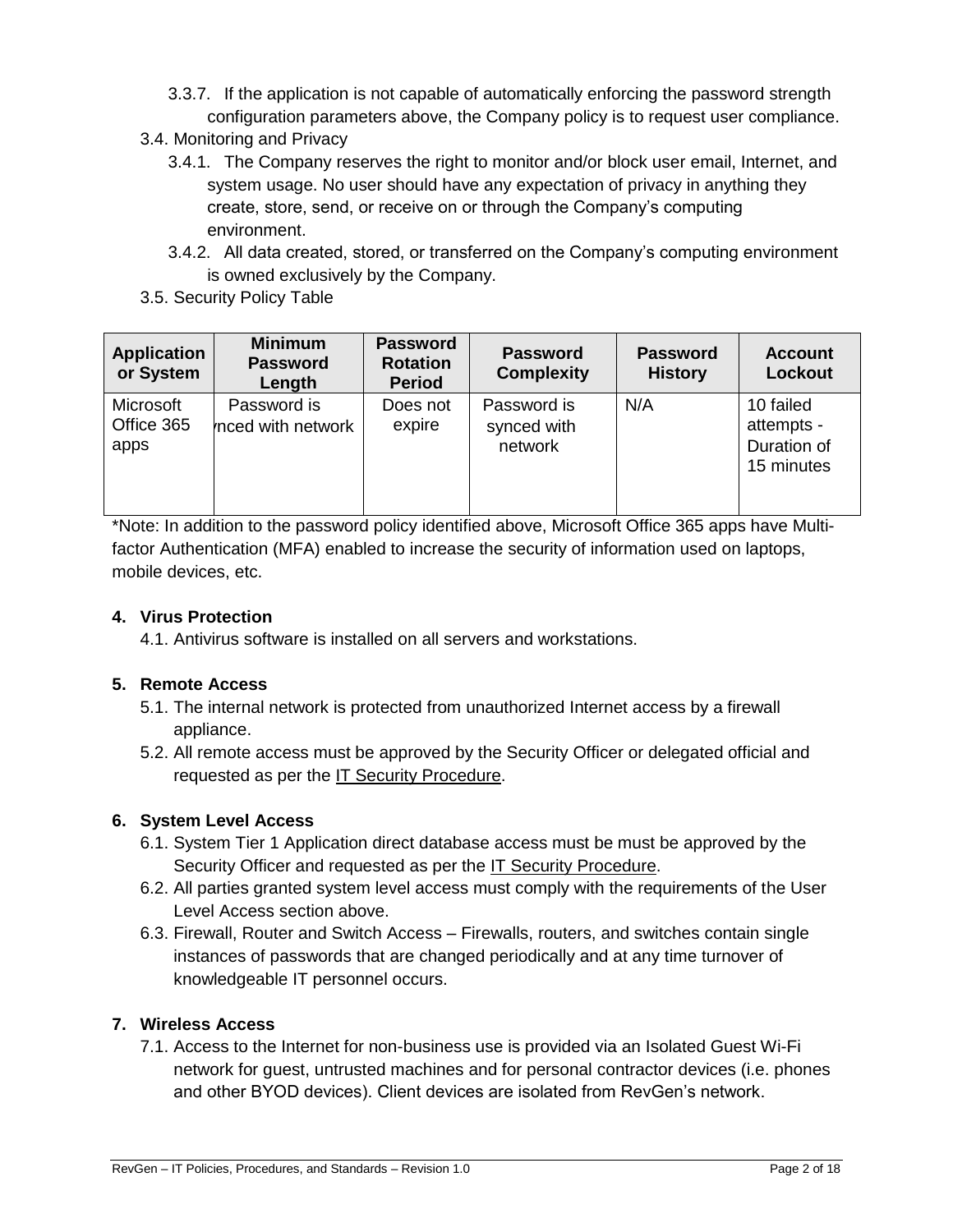- 7.2. Wireless access to the RevGen network is permitted under the following conditions:
	- 7.2.1. Wireless access to the RevGen network is available via a separate, secured Wi-Fi network. Access is granted only on an as-needed basis, and only to client devices that meet RevGen's security and antivirus requirements.

## **8. Communications Over Public Networks**

- 8.1. Sensitive transaction data is only exchanged over a trusted path. Users connecting to the Company's computing environment via the Internet must use access methods which ensure encrypted communications between the user and the system (e.g. DirectAccess, Virtual Private Network (VPN), etc.).
- 8.2. Confidential and proprietary data or Company information may not be transmitted as an attachment to unsecure email unless the attachment is encrypted.

## **9. Disposal of Sensitive Information and Data**

9.1. Sensitive information and data from computers, disks, and other equipment or media must be irretrievably erased when disposed of or transferred to another use or done in accordance with client standards, as applicable.

## **10. Removable Media**

10.1. Removable Media should be used in accordance with client standards. If there are no client standards, sensitive data stored on removable media should be, at a minimum, physically secured.

#### **11. Facility**

11.1. Any areas such as server rooms, wiring closets or media storage locations are physically secured, and access is restricted to authorized employees, contractors, and Third-Party Vendors.

## **12. Incidents**

12.1. All incidents shall be addressed in accordance with client requirements. Additionally, if there is a breach or compromise, the helpdesk and program manager shall be notified immediately for proper action and notification.

## **13. Annual User Access Review**

- 13.1. The Security Officer, or their delegate, performs at least an annual review of user access capabilities and corrects inappropriate user access.
- 13.2. The user access review is conducted for user access to System Tier 1 Applications, production data, operating systems, external network connections, firewalls, routers, and physical security.

## **14. Monitoring for Potential Unauthorized Activity**

14.1. IT Department personnel review security events from key elements of the IT infrastructure, including server operating system event logs, semi-annually to identify potential unauthorized activity and documents the review and results in the IT ticketing system.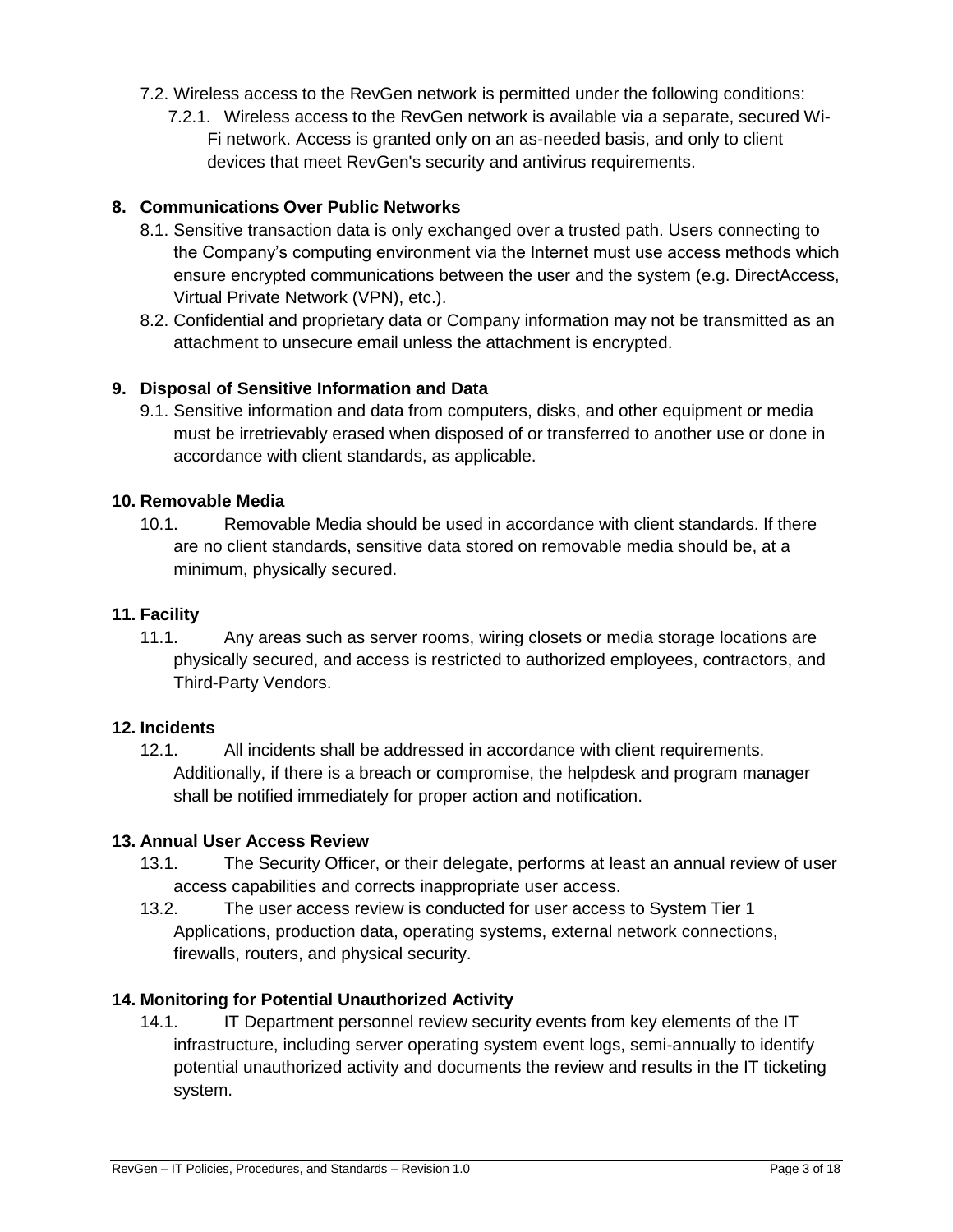- 14.2. Potential unauthorized activity is defined to be, in part, password guessing. Password guessing appears in event logs as multiple failed attempts to logon to a server, System Tier 1 Application, firewall, router, or other key elements of the IT infrastructure.
- 14.3. Potential unauthorized activity found is investigated, followed-up, and communicated to the Security Officer or a member of Executive Management.

# **15. Periodic Risk Assessment**

15.1. The Security Officer and other applicable department heads will conduct a risk assessment annually or when significant changes that could impact security are made to the Company's computing environment. If warranted, a third-party service provider may be engaged to assess and report security risks and vulnerabilities. The Security Officer takes corrective action to reduce risk to an acceptable level.

# **Exceptions**

The Security Officer, unless delegated, must approve all exceptions and changes to the IT Security Policy.

Test Email Accounts: Sharing of individual user IDs and passwords is strictly prohibited unless it has been approved by the Senior Consultant in Managed Services or above to test the use of an email account.

# **Non-Compliance Penalties**

Violators of this policy are subject to disciplinary action, up to and including termination of contractor agreement and possible civil liability and/or criminal prosecution.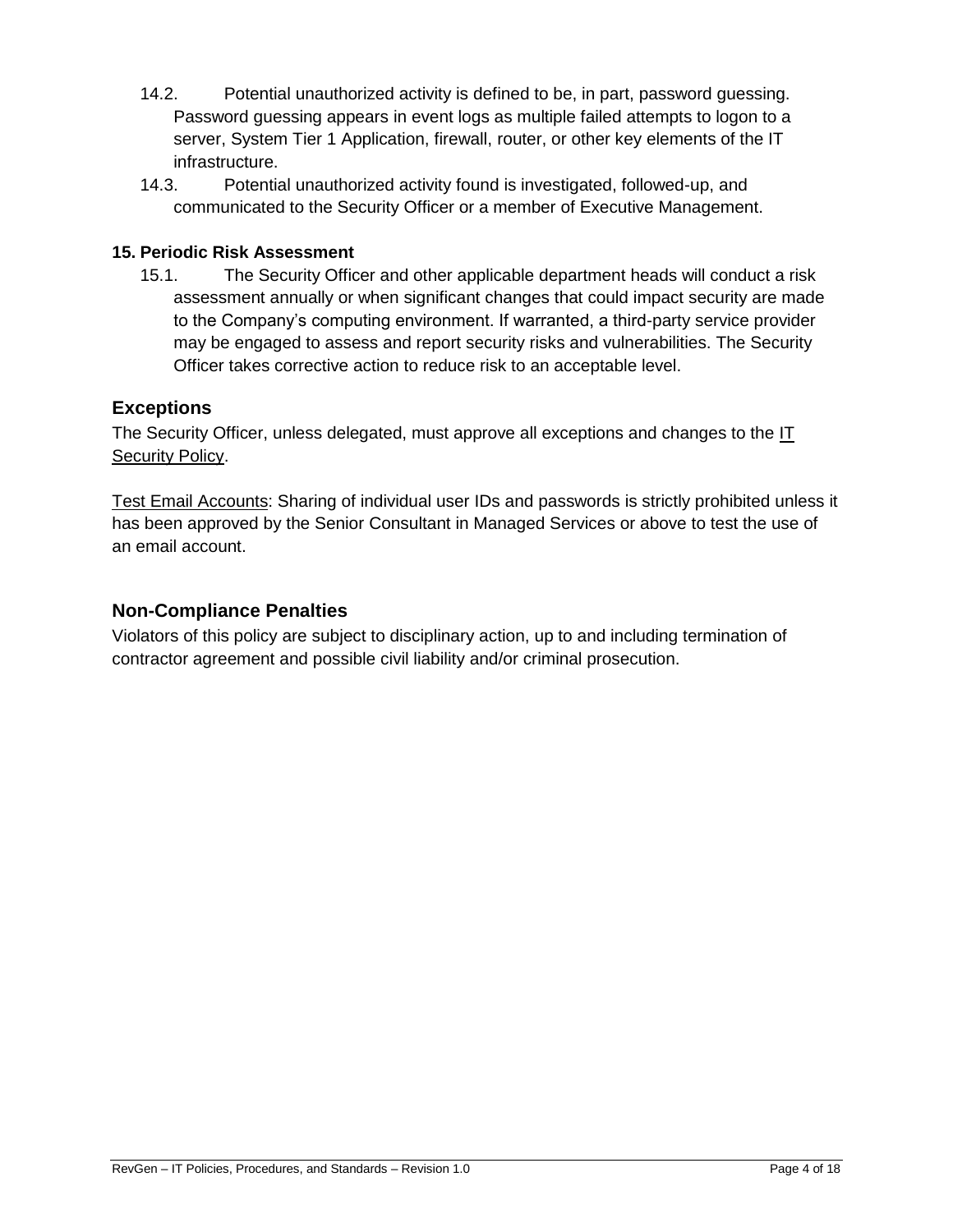# **IT SECURITY PROCEDURE**

# **Purpose**

The purpose of the IT Security Procedure is to define the process for obtaining user access to the RevGen ("RevGen" or "the Company") computing environment, including initiating a request, obtaining approval, and processing the request. It also covers the procedure for terminating user access, obtaining emergency access and periodically reviewing, and approving or correcting user access.

# **Scope**

This process applies to user access to the Company's computing environment, including:

- Production Server(s) Operating System(s)
- System Tier 1 Application(s)
- Firewall(s)
- Router(s)
- Switch(es)
- Physically-Secured IT Area(s)
- VPN
- **Enterprise Wireless Network**

# **Procedure Statements**

# **1. Initiate Request**

- 1.1. The user's supervisor or system owner creates a ticket within the ticketing system.
	- 1.1.1. For new users and changes to existing users, the requestor must specify the application(s) and access level to be provided to the user.

# **2. Obtain Approval**

- 2.1. IT Department personnel review the IT Security Access Ticket for compliance with the requirements of IT policies, procedures, and standards.
	- 2.1.1. Application Owner<sup>1</sup> approval is required for new user access and existing user access changes to System Tier 1 Applications. (See the [IT System Ownership Standard](#page-16-0) for a list of System Tier 1 Applications.)
	- 2.1.2. Application Owner approval is required for update access to System Tier 1 Application data outside the application.
	- 2.1.3. Security Officer approval is required for administrator-level access to production servers, firewalls, routers, switches and any access to physical premises where IT equipment, wiring, and/or media is secured.
- 2.2. In emergency situations where Application Owner approval is not readily available, verbal or email approval will be permitted with formal Application Owner approval after-the-fact.

# **3. Process Requests**

 $\overline{a}$ 

- 3.1. IT Department personnel or the Application Owner build account(s) in systems and/or applications, based on roles and responsibilities requested and approved.
- 3.2. IT Department personnel or the Application Owner create appropriate access in each system and/or application.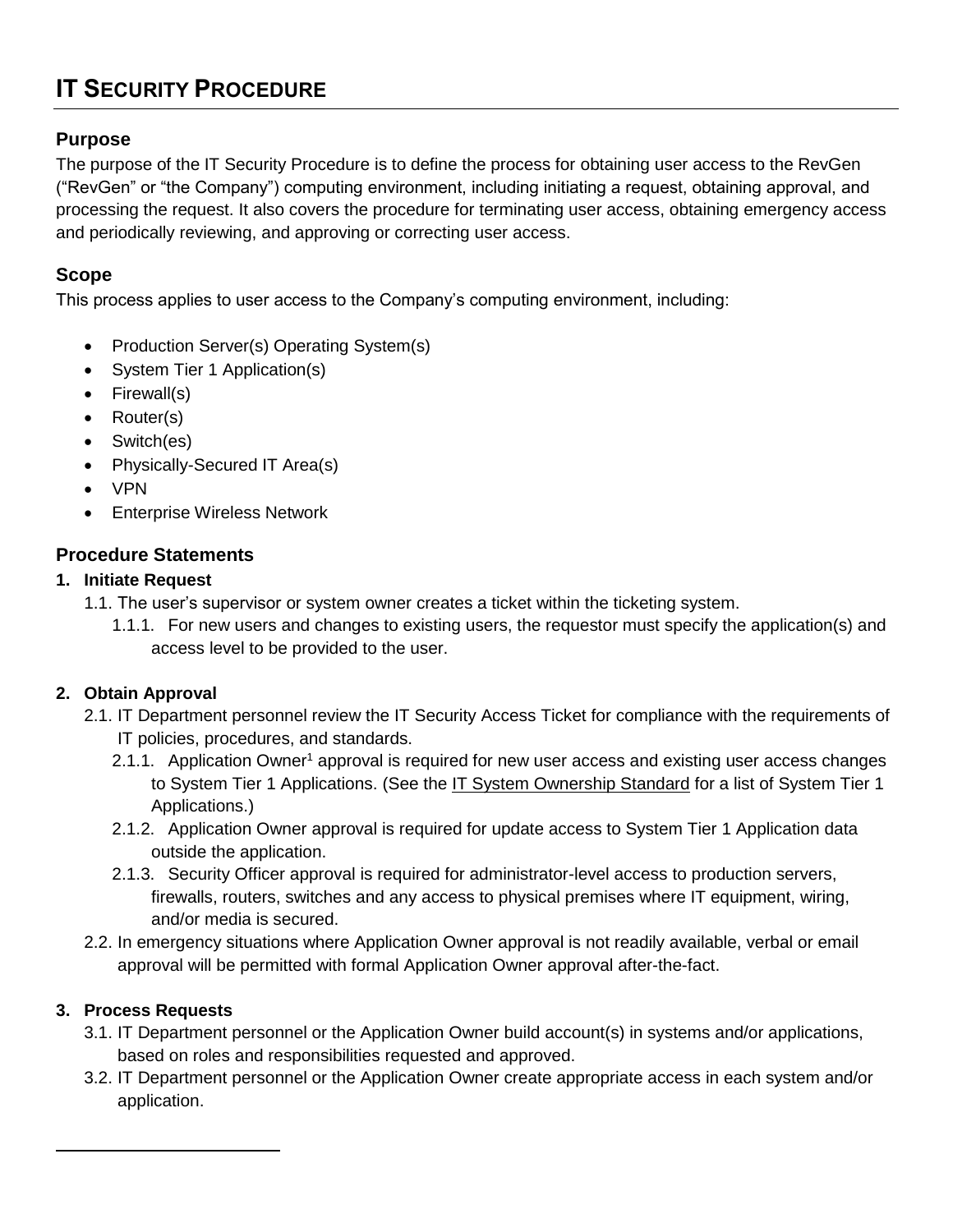- 3.3. IT Department personnel or the Application Owner notify the requestor and user that the user account(s) has/have been created and closes and files the IT Security Access Ticket.
- 3.4. If the request is denied, IT Department personnel or the Application Owner notify the requestor that the request was denied and closes and files the IT Security Access Ticket.

# **4. Process Terminations**

- 4.1. A member of Management notifies the HR Department. The HR Department creates a termination ticket which notifies the IT Department and Security Officer, as applicable, such as an IT Department Member.
- 4.2. IT Department personnel or the Application Owner review active system and application user accounts along with the termination list found within an email generated ticket to see which accounts should be disabled or deleted.
	- 4.2.1. Regarding all Tier 1 Applications, Firewall/Router/Switch/Wifi and Physical access, when IT Department personnel terminate or a Third-Party Vendor relationship is terminated, IT Department personnel assess whether the individual has firewall, router or switch access that needs to be disabled. Disabling may require the firewall, router, switch or wifi password to be changed.
	- 4.2.2. Regarding physical access to IT areas, when IT Department personnel terminate or a Third-Party Vendor relationship is terminated, IT Department personnel assess whether the individual has physical access that needs to be revoked.
- 4.3. For each user that has been terminated, the date their system access was terminated is recorded on their most recent IT Security Access Ticket on file.

# **5. Periodic Access Review**

5.1. The scope of the periodic access review includes the:

- 5.1.1. Production Server(s)
- 5.1.2. Firewall(s)
- 5.1.3. Router(s)
- 5.1.4. Switch(es)
- 5.1.5. External Network Connection(s)
- 5.1.6. System Tier 1 Application(s) and Data
- 5.1.7. Physical security of the computer room(s), network equipment, and media storage area(s)
- 5.2. IT Department personnel create or obtain user ID/role listings for the areas in scope.
- 5.3. Obtain approval of access to:
	- 5.3.1. IT Infrastructure Security Officer/ Delegated Officer
	- 5.3.2. System Tier 1 Applications Application Owner
	- 5.3.3. Physical security of IT areas Security Officer/ Delegated Officer
- 5.4. Conduct the review annually near the end of each calendar year.
- 5.5. Document the review by retaining approved, signed, and dated printouts evidencing the review.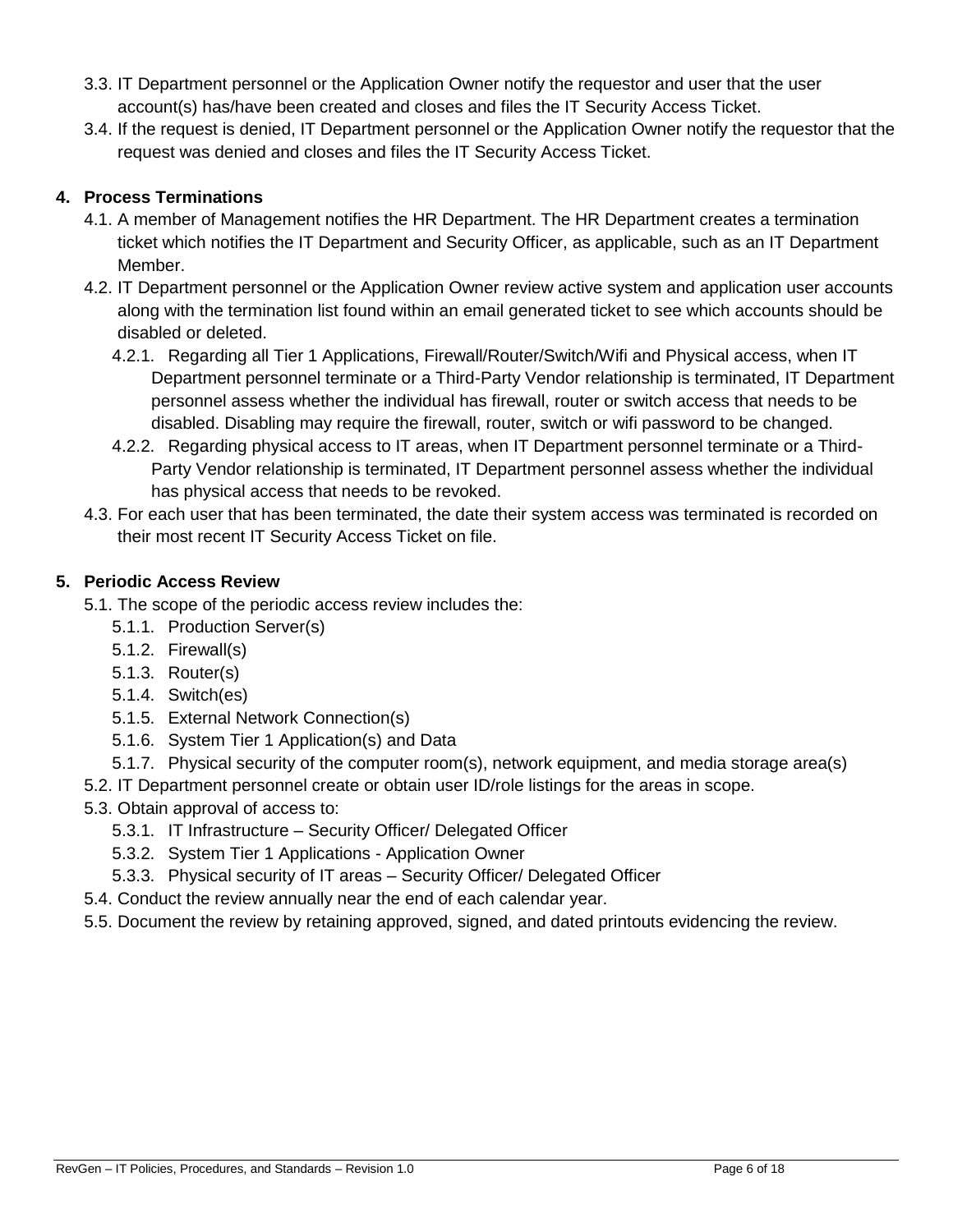# **CHANGE CONTROL**

# **IT CHANGE CONTROL POLICY**

# **Purpose**

The purpose of the IT Change Control Policy is to ensure that changes to RevGen ("RevGen" or "the Company") computing environment are requested, authorized, and implemented in a controlled manner.

# **Scope**

This policy applies to all System Tier 1 Applications listed in the IT System Ownership Standard and supporting IT infrastructure.

# **Definition**

RevGen defines changes as modifications to a process which alters the way day to day business operations occur.

# **Policy Statements**

## **1. Application Ownership**

1.1. All System Tier 1 Applications must be owned by a designated Application Owner. The change control-related responsibilities of the Application Owner are documented in the IT System Ownership Standard.

## **2. Recordkeeping**

2.1. All changes are recorded in the ticketing system.

## **3. Direct Data Updates**

3.1. Direct data updates to System Tier 1 Application data made outside of the application are considered to be changes and are recorded as per the IT Change Control Procedure and using the IT Change Control Form.

## **4. Update Access to Production**

4.1. Update access to production environments hosting System Tier 1 Applications is restricted to the IT Application Support Owner and support personnel, designated backups, and authorized Third-Party Vendors.

## **5. Impact Assessment**

5.1. The impact of each change request is assessed using the Impact Assessment Matrix in the IT Change Control Procedure to determine the appropriate impact (priority). The impact assessment is documented on the IT Change Control Form.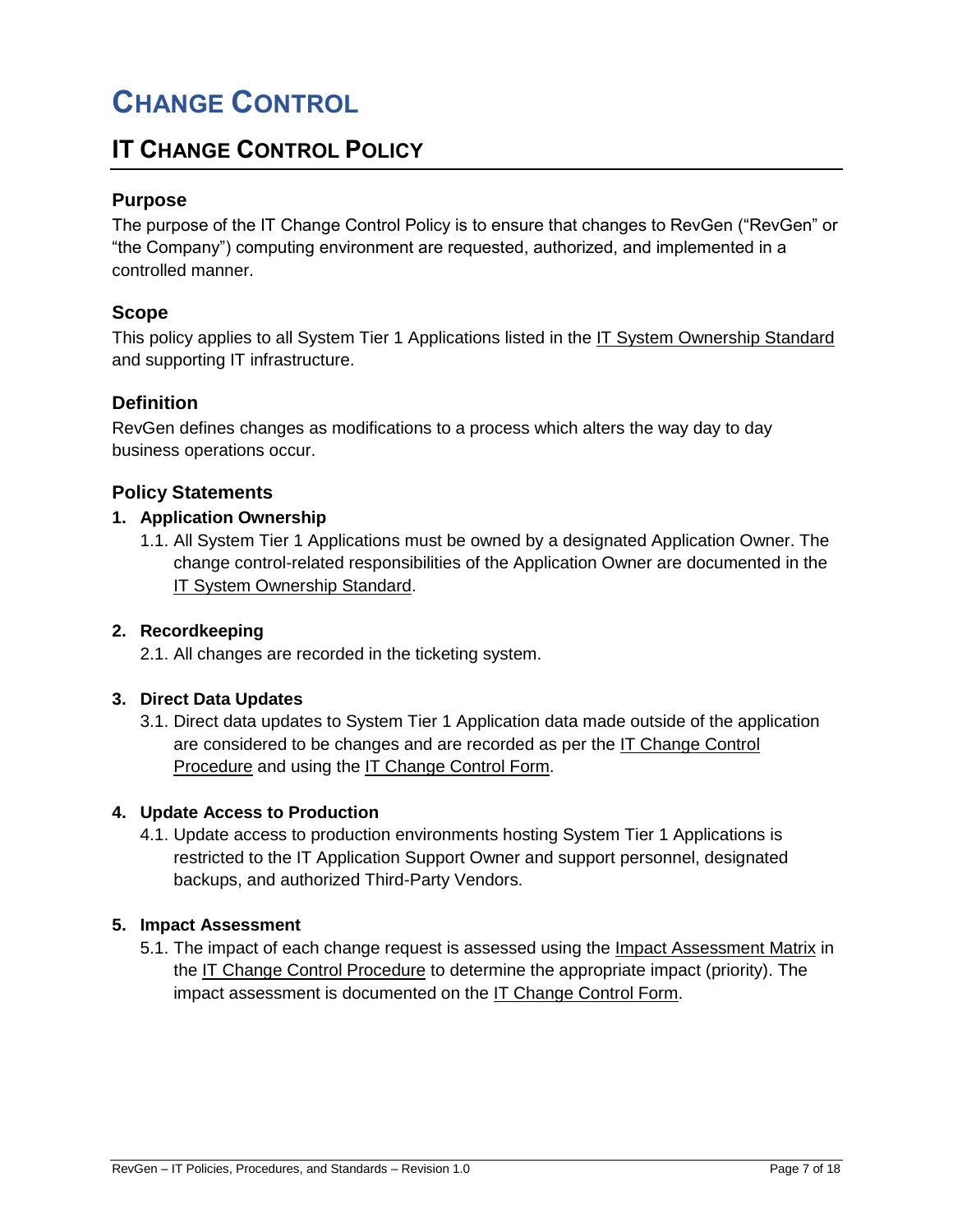# **6. Approval**

6.1. The requirements for change request approval are based on the impact assessment and is determined using the Approval Matrix in the IT Change Control Procedure. The approval is documented on the IT Change Control Form.

# **7. Third-Party Vendor Access**

7.1. The Security Officer or delegated official authorizes and supervises Third-Party Vendor access to the Company's computing environment according to the process documented in the IT Change Control Procedure.

# **8. Prioritization**

8.1. The Security Officer or delegated official is responsible for establishing and communicating the priority of change requests.

# **Exceptions**

None.

# **Non-Compliance Penalties**

Violators of this policy are subject to disciplinary action, up to and including termination of contractor agreement and possible civil liability and/or criminal prosecution.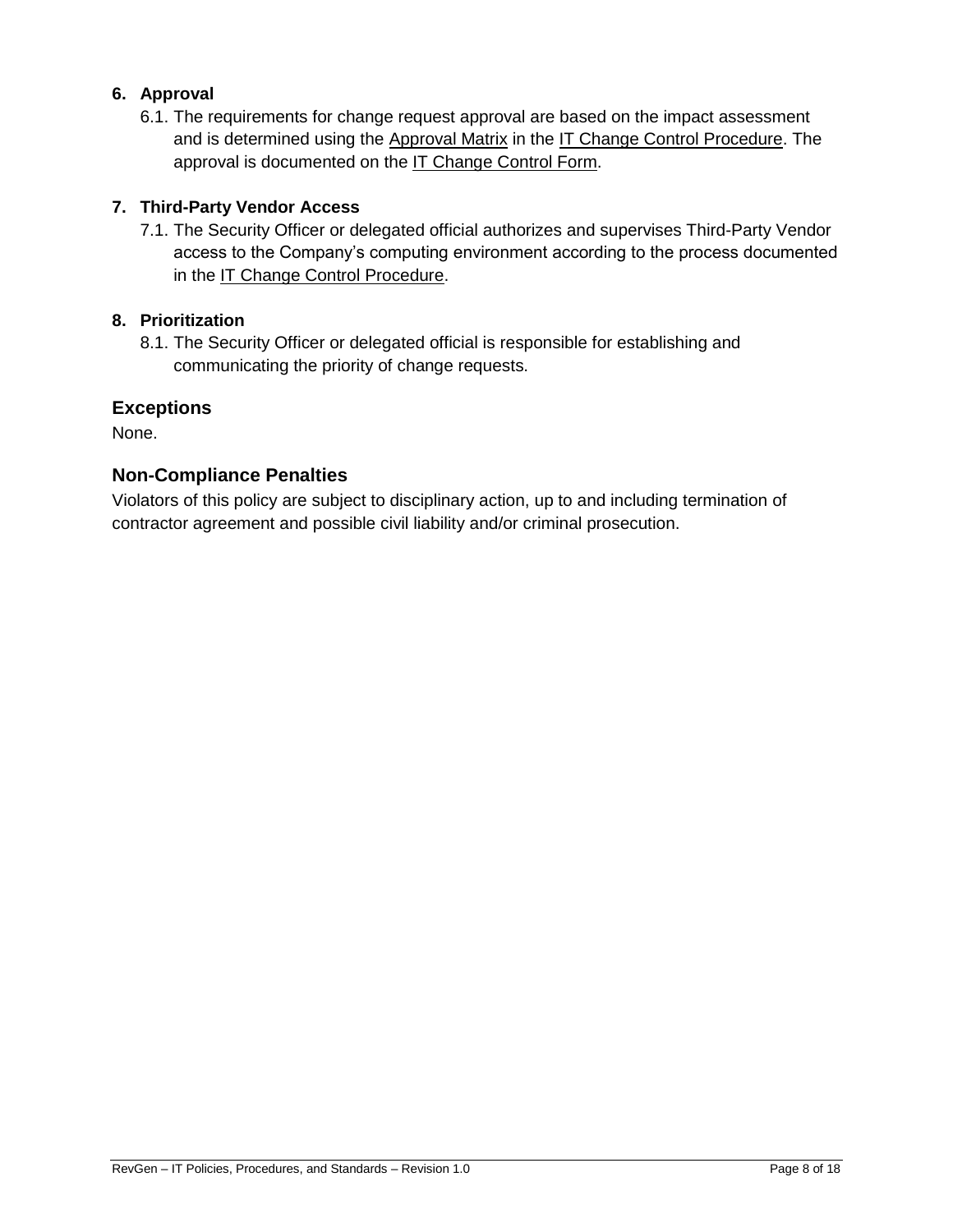# **Purpose**

The purpose of the IT Change Control Procedure is to define the procedure for making changes to the RevGen ("RevGen" or "the Company") computing environment.

# **Scope**

The scope of this procedure includes the following types of changes:

- System Tier 1 Applications New applications, new releases of existing applications, and all other updates EXCEPT patches to correct security exposures and patches to correct software defects.
- System Tier 1 Data New databases or files, changes to database/file structures, and direct data updates to production data.
- System Tier 1 Operating Systems New operating systems, new releases of existing operating systems, and all other updates EXCEPT patches to correct security exposures and patches to correct software defects.
- Configuration Changes New hardware including production servers, firewalls, and routers; changes to configuration settings including firewall rules, router tables, and external network connections.

The scope of this document is ALL changes and includes both emergency and non-emergency changes. The IT System Ownership Standard contains a list of System Tier 1 Applications.

# **Procedure Statements**

# **1. Initiate Request**

- 1.1. The SO or delegated official receives, reviews, and considers change requests from multiple sources (e.g., IT Department personnel, users, third-party vendors, etc.).
- 1.2. The SO or delegated official assesses the business impact of the change request (High, Medium, or Low) using the Impact Assessment Matrix.
- 1.3. The SO or delegated official determines whether the change request is emergency or non-emergency.

Note: IT Department personnel may deviate from the normal change control process in emergencies, if time constraints so dictate in their judgment or that of Executive Management. The change should still be captured and approved after the change is made.

- 1.4. The SO or delegated official evaluates the desirability of the change and establishes a target date for implementation of desired changes.
- 1.5. IT Department personnel should use the information within the IT Change Control Form within a ticket and include the following information:
	- 1.5.1. Requestor
	- 1.5.2. Date Requested
	- 1.5.3. Target Date
	- 1.5.4. Impact Assessment (Low, Medium, High)
	- 1.5.5. Change Type (Application, IT Infrastructure, Direct Data Update)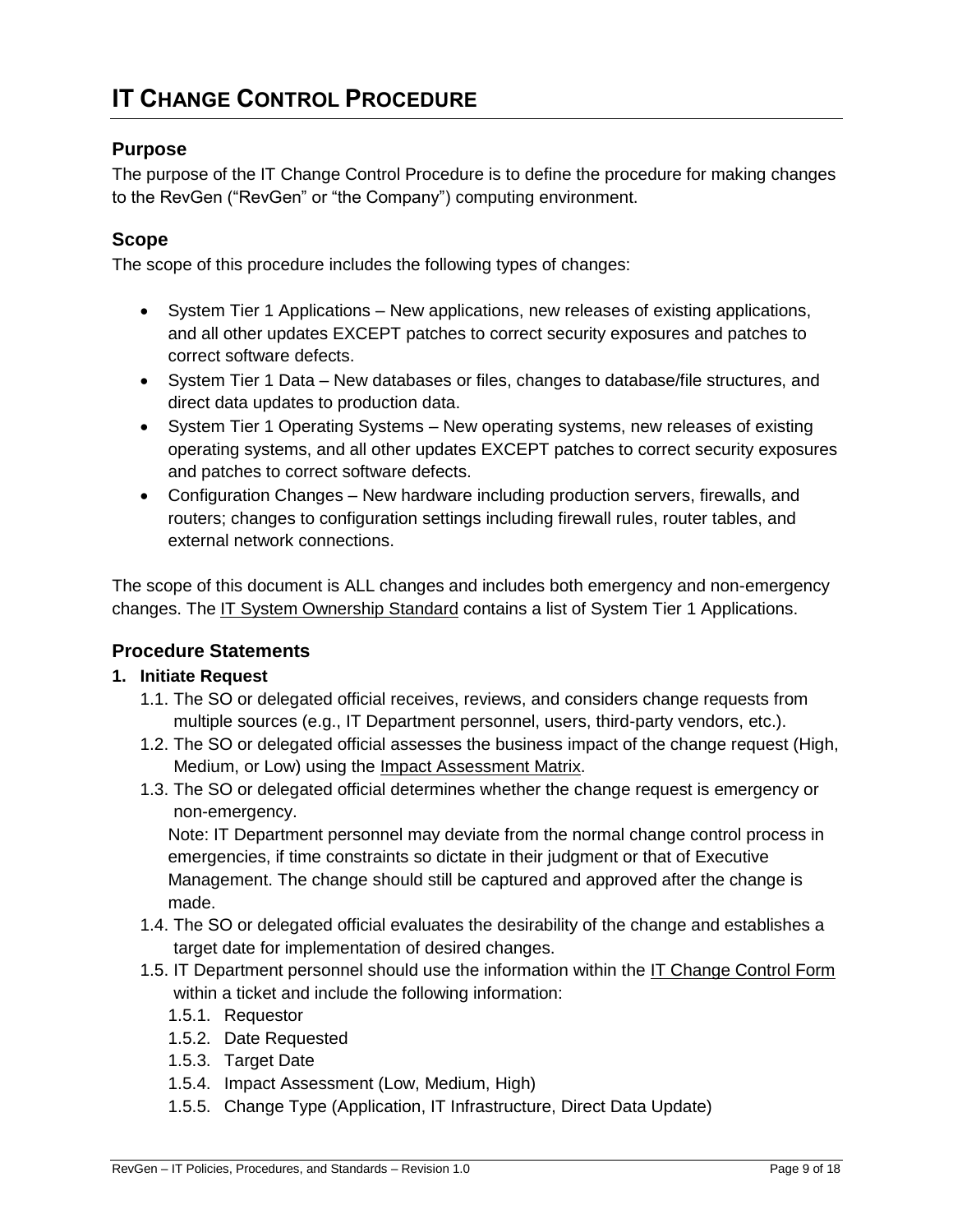- 1.5.6. Application(s), IT Infrastructure, and Data affected
- 1.5.7. Description (of the change request)
- 1.5.8. Approval(s) Application Owner, if required
- 1.5.9. Approval(s) IT Application Support Owner, if required
- 1.5.10. Approval(s) Security Officer/ Delegated Official
- 1.5.11. Other required information.

## **2. Assess Business Impact**

2.1. For all change requests, an impact assessment is required as shown in the Impact Assessment Matrix:

## **Impact Assessment Matrix**

| <b>Assessment Criteria</b>                              | Low                                    | <b>Medium</b>                              | <b>High</b>                                   |
|---------------------------------------------------------|----------------------------------------|--------------------------------------------|-----------------------------------------------|
| Affects user's ability to<br>perform their job          | Single User                            | <b>Multiple Users</b>                      | <b>All Users</b>                              |
| Affects functionality of a<br>System Tier 1 Application | Functionality is<br>minimally impacted | Functionality is<br>moderately<br>impacted | Functionality is<br>significantly<br>impacted |

2.2. Evaluate the assessment criteria for each change request, and weight functionality more heavily to determine the impact.

#### **Examples:**

## High Impact

- New System Tier 1 Application
- Production Server Operating System: A migration to a new production server operating system or a full restore of data from backup media
- New firewall, router, switch, or server hardware

## Medium Impact

- New version or release of existing System Tier 1 Application
- Production Server Operating System: Operating system upgrade
- Firewall: Upgrade or changes to firewall rules
- Router: Upgrade or changes to router rules

#### Low Impact

• Single User Upgrade

## **3. Obtain Approval**

3.1. For all change requests, approvals are required as shown in the Approval Matrix: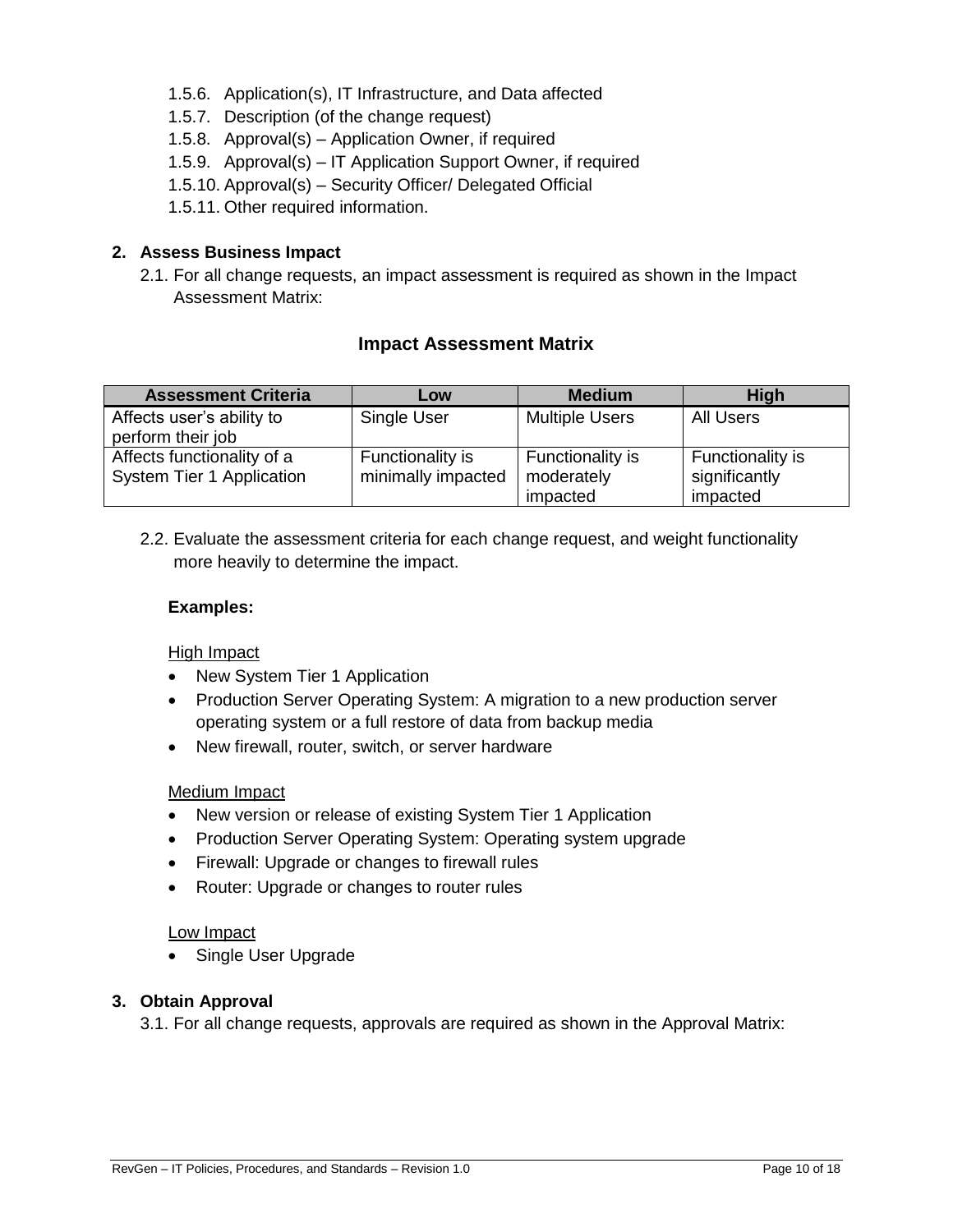# **Approval Matrix**

| <b>Role</b>                                                                           | <b>High Impact</b> | <b>Medium Impact</b> | <b>Low Impact</b> |  |  |
|---------------------------------------------------------------------------------------|--------------------|----------------------|-------------------|--|--|
| Approval to Implement - Applications and Direct Data Updates                          |                    |                      |                   |  |  |
|                                                                                       |                    |                      |                   |  |  |
| <b>Application Owner</b>                                                              | Αll                | Αll                  | Αll               |  |  |
| Security Officer/ Delegated                                                           | All                | All                  |                   |  |  |
| Official                                                                              |                    |                      |                   |  |  |
| Approval to Implement – Operating Systems, External Network Connections, Routers, and |                    |                      |                   |  |  |
| <b>Firewall</b>                                                                       |                    |                      |                   |  |  |
| <b>Application Owner</b>                                                              | All                | All                  | All               |  |  |
| Security Officer/ Delegated                                                           | All                | All                  |                   |  |  |
| Official                                                                              |                    |                      |                   |  |  |

3.2. Document approval or non-approval in the IT Change Control Ticket.

# **4. Back-Out Procedure**

The steps in this section are performed whenever a change to the Company's computing environment must be backed-out.

4.1. If IT Department personnel determine that a change must be backed out:

- 4.1.1. IT Department personnel obtain the backup media for the System Tier 1 Application and/or Operating System from storage.
- 4.1.2. IT Department personnel restore from backup.
- 4.1.3. IT Department personnel perform tests to confirm that the Company's computing environment functions as expected.
- 4.1.4. IT Department personnel create a record of the restore, testing performed, and test results in the IT Change Control Ticket of the change requiring back-out.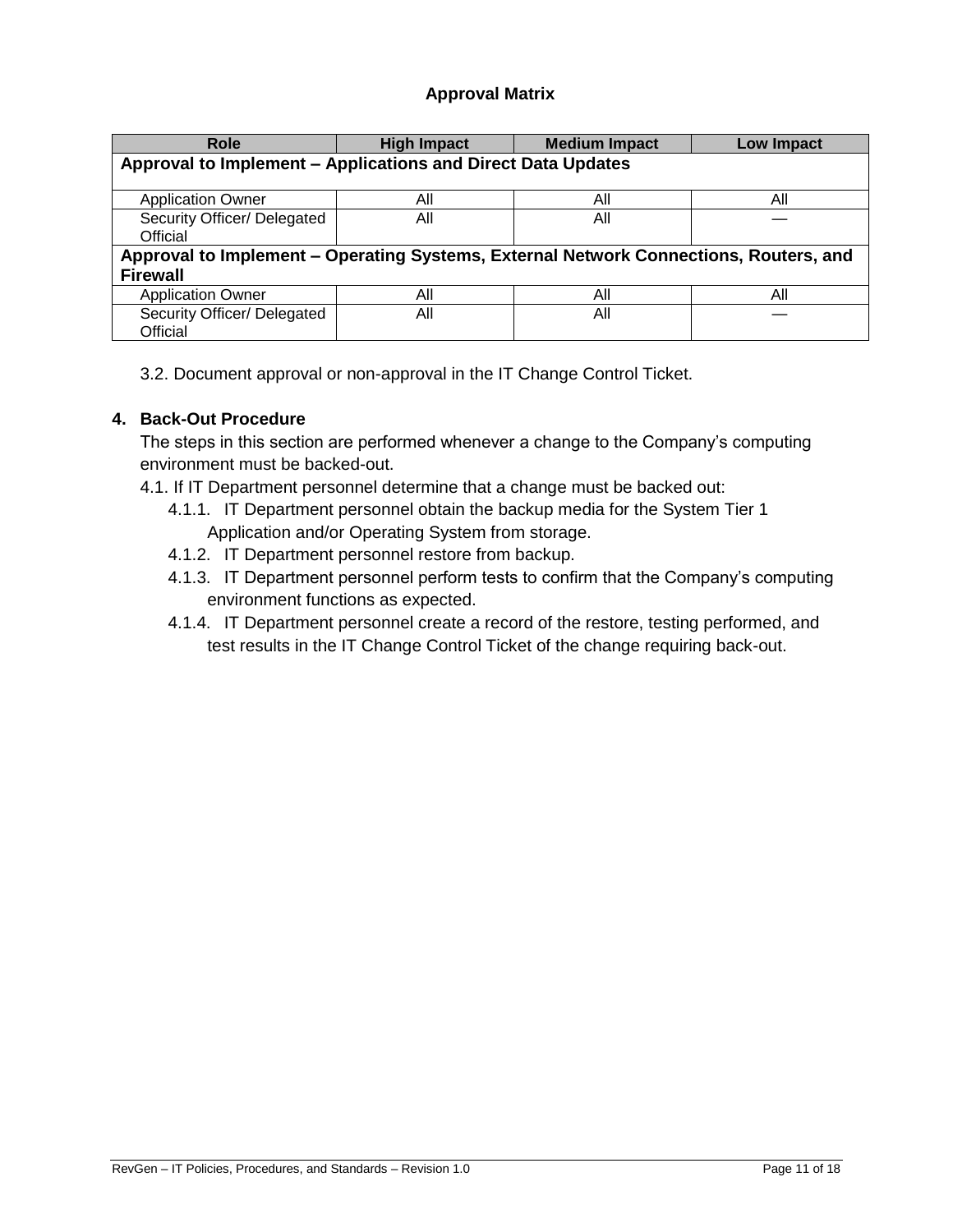# **IT CHANGE CONTROL FORM**

| Requestor<br>Name & title of the change requestor                                                                                                                                                                                                                                                                                                           | Date Requested<br>Date change requested                   | <b>Target Date</b><br>Date change desired/ scheduled                                                             |                     | Impact Assessment<br>Low, Medium, or High assessed<br>impact on the business |  |
|-------------------------------------------------------------------------------------------------------------------------------------------------------------------------------------------------------------------------------------------------------------------------------------------------------------------------------------------------------------|-----------------------------------------------------------|------------------------------------------------------------------------------------------------------------------|---------------------|------------------------------------------------------------------------------|--|
|                                                                                                                                                                                                                                                                                                                                                             |                                                           |                                                                                                                  |                     |                                                                              |  |
| Change Type<br>Application, IT Infrastructure, Data                                                                                                                                                                                                                                                                                                         | <b>Application Affected</b><br><b>Application Name(s)</b> | <b>IT Infrastructure</b><br>Affected<br>Operating System, Firewall,<br>Router, Switch, Server Hardware,<br>Other |                     | Data Directly Updated<br><b>Application Names(s)</b>                         |  |
|                                                                                                                                                                                                                                                                                                                                                             |                                                           |                                                                                                                  |                     |                                                                              |  |
|                                                                                                                                                                                                                                                                                                                                                             |                                                           |                                                                                                                  |                     |                                                                              |  |
| Description of Change Requested/Made<br>Provide details of new/updated software version or release; hardware change; or, direct data update made to System Tier 1 Application data as per the<br>requirements of the IT Change Control Policy and IT Change Control Procedure. If space below is insufficient, please attach additional pages as<br>needed. |                                                           |                                                                                                                  |                     |                                                                              |  |
|                                                                                                                                                                                                                                                                                                                                                             |                                                           |                                                                                                                  |                     |                                                                              |  |
|                                                                                                                                                                                                                                                                                                                                                             |                                                           |                                                                                                                  |                     |                                                                              |  |
|                                                                                                                                                                                                                                                                                                                                                             |                                                           |                                                                                                                  |                     |                                                                              |  |
|                                                                                                                                                                                                                                                                                                                                                             |                                                           |                                                                                                                  |                     |                                                                              |  |
|                                                                                                                                                                                                                                                                                                                                                             |                                                           |                                                                                                                  |                     |                                                                              |  |
|                                                                                                                                                                                                                                                                                                                                                             |                                                           |                                                                                                                  |                     |                                                                              |  |
| Is this is a new System Tier 1 Application?<br>(Circle YES or NO. If YES, develop and attach the following documents and check-mark each box.)                                                                                                                                                                                                              | Yes / No                                                  |                                                                                                                  |                     |                                                                              |  |
| Implementation Plan                                                                                                                                                                                                                                                                                                                                         | <b>System Conversion Plan</b>                             | Data Conversion Plan                                                                                             | <b>Testing Plan</b> |                                                                              |  |
| Rollback Plan                                                                                                                                                                                                                                                                                                                                               |                                                           |                                                                                                                  |                     |                                                                              |  |
| Yes / No<br><u>Is this is a new version or release of an existing System Tier 1 Application?</u><br>(Circle YES or NO. If YES, complete the following confirmation of user acceptance testing.)                                                                                                                                                             |                                                           |                                                                                                                  |                     |                                                                              |  |
| Has the Application Owner completed quality assurance of new or modified functionality which is used<br>by the Company?                                                                                                                                                                                                                                     |                                                           |                                                                                                                  |                     |                                                                              |  |
|                                                                                                                                                                                                                                                                                                                                                             |                                                           |                                                                                                                  |                     |                                                                              |  |
| To be completed by the IT Department employee for each change as appropriate:                                                                                                                                                                                                                                                                               |                                                           |                                                                                                                  |                     |                                                                              |  |
| Have policies, procedures, and standards affected by the change been updated?<br>Yes/No/NA                                                                                                                                                                                                                                                                  |                                                           |                                                                                                                  |                     |                                                                              |  |
| Have the "RevGen-IT Software and Hardware Inventory" spreadsheets been updated?<br>Have the network security configuration and/or network security control activities been updated?                                                                                                                                                                         |                                                           |                                                                                                                  |                     | Yes/No/NA                                                                    |  |
|                                                                                                                                                                                                                                                                                                                                                             |                                                           |                                                                                                                  |                     | Yes/No/NA                                                                    |  |
| For Medium and High Impact Assessment ratings, have users been notified of the pending change?<br>Yes/No/NA<br>For Medium and High Impact Assessment ratings, has a system backup been taken prior to<br>Yes/No/NA                                                                                                                                          |                                                           |                                                                                                                  |                     |                                                                              |  |
| implementation?                                                                                                                                                                                                                                                                                                                                             |                                                           |                                                                                                                  |                     |                                                                              |  |
| For High Impact Assessment ratings, is implementation scheduled for non-business hours?<br>Yes/No/NA                                                                                                                                                                                                                                                        |                                                           |                                                                                                                  |                     |                                                                              |  |
| Approvals:                                                                                                                                                                                                                                                                                                                                                  |                                                           |                                                                                                                  |                     |                                                                              |  |
| Date<br><b>Application Owner</b><br>Date<br><b>Security Officer</b><br>Required for all changes to applications<br>Required for all changes<br>Date Application Owner approved/<br>Date SO approved/completed<br>owned and all High Impact changes<br>completed change<br>change                                                                            |                                                           |                                                                                                                  |                     |                                                                              |  |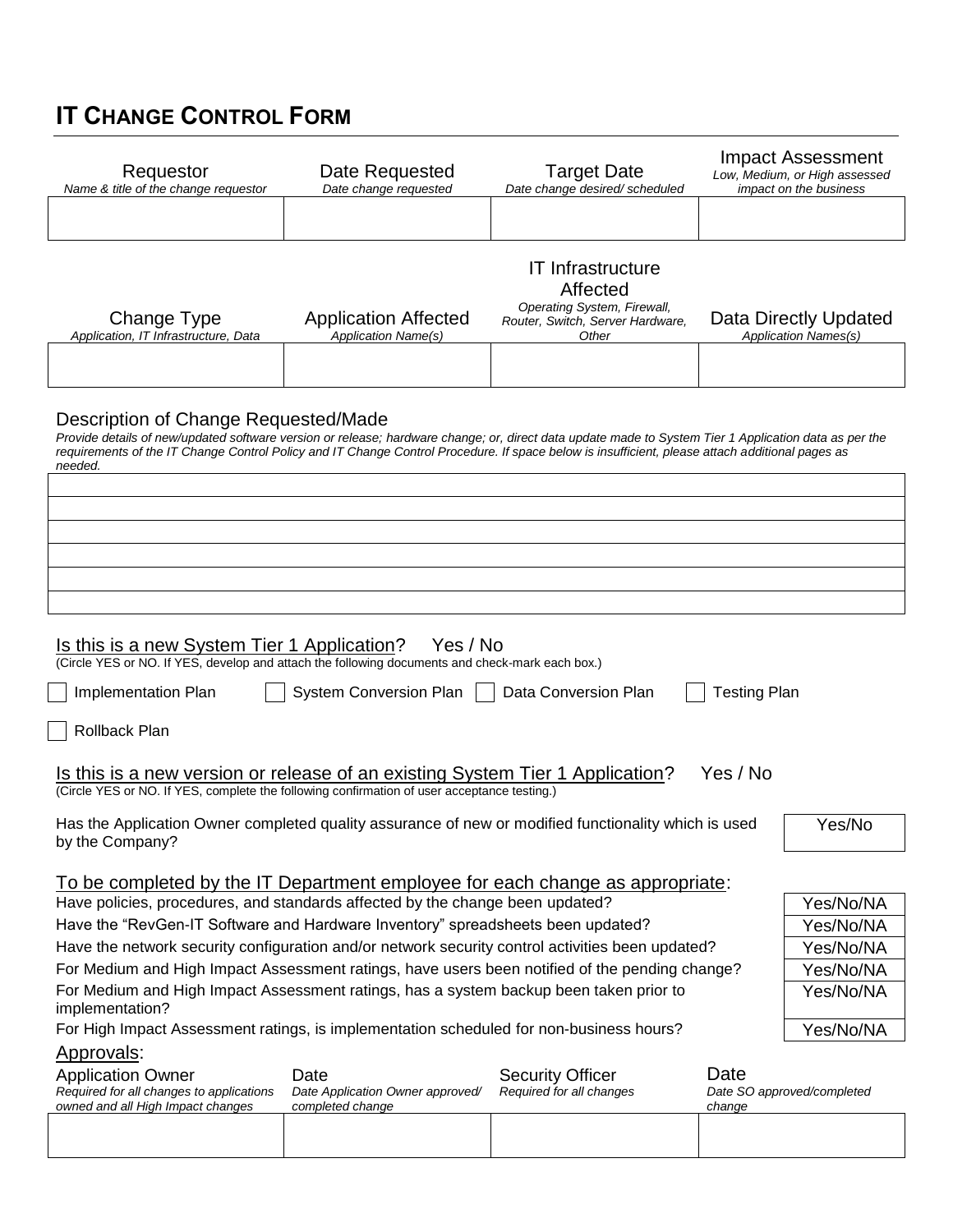# **DATA BACKUP**

# **IT DATA BACKUP POLICY**

# **Purpose**

The purpose of the IT Data Backup Policy is to describe the policies for backing up and retaining RevGen ("RevGen" or "the Company") onsite data.

# **Scope**

This document applies to all of the Company's computing environments and all System Tier 1 Applications, data, and related system software, including operating systems. It is updated when the backup policy changes. See the IT System Ownership Standard for a list of System Tier 1 Applications.

# **Policy Statements**

# **1. Backup Frequency**

- 1.1. Backups are to be taken as follows:
	- 1.1.1. System Tier 1 Applications and Data
		- 1.1.1.1. Backups are completed nightly, onsite.
	- 1.1.2. Operating Systems
		- 1.1.2.1. Take full backups after the close of business each night, onsite and offsite.

## **2. Storage**

- 2.1. Backups are to be stored as follows:
	- 2.1.1. Onsite
		- 2.1.1.1. Store the primary backup media onsite in the same location as the server/storage.
	- 2.1.2. Offsite
		- 2.1.2.1. Store the secondary backup media in an alternate location that is sufficiently distant from the primary location.
		- 2.1.2.2. Backups under IT department management are not stored on removable media and rotated to an offsite storage location. Rather, backups are copied or replicated to offsite storage.

## **3. Retention**

- 3.1. Backups are to be retained as follows:
	- 3.1.1.1. Retain backups for 30 days from the date they are taken.

## **4. Update**

4.1. The backup procedure is reviewed annually and updated as appropriate.

## **Exceptions**

<span id="page-16-0"></span>None.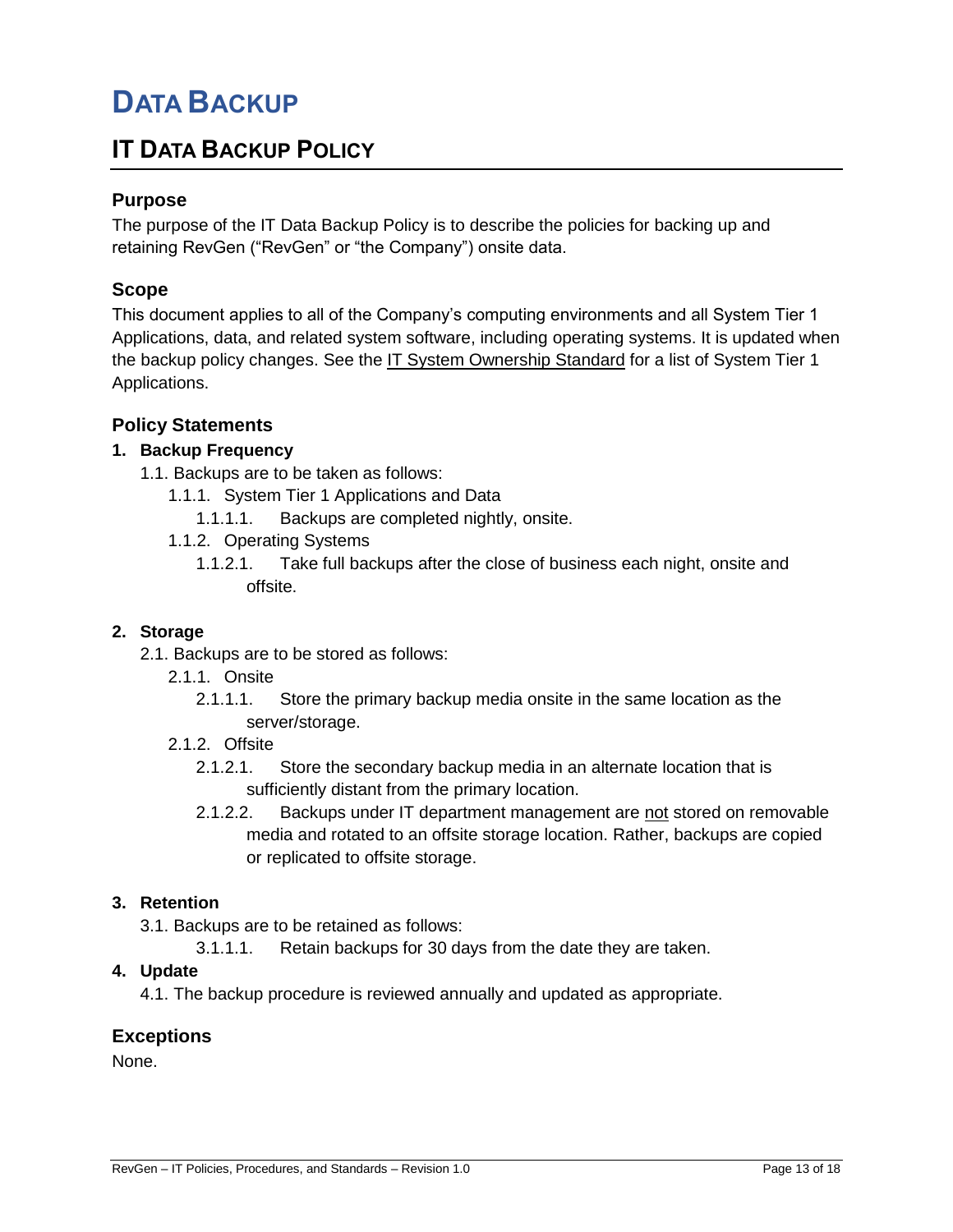# **IT SYSTEM OWNERSHIP STANDARD**

## **Purpose**

The IT System Ownership Standard specifies the Application Owner and IT Application Support Owner of each application and their responsibilities.

#### **Scope**

The IT System Ownership Standard is applicable to all applications of RevGen and RevGen clients. The Company's applications may be further defined at the module level, where ownership may change by location or by business unit.

#### **Standard Statements**

Each application is required to have both an Application Owner and an IT Application Support Owner.

#### **1. System Tier 1 Applications**

1.1. System Tier 1 Applications are deemed critical to Company operations and have a material impact on revenue generation and financial reporting activities. All applications at RevGen are considered critical and therefore are Tier 1.

The responsibilities of the Application Owner and IT Application Support Owner are described below.

## **Application Owner Responsibilities**

Responsibilities of this position may be delegated; however, the assigned application owner retains ultimate accountability. For applications owned, these responsibilities include:

- 1. Designing application controls that ensure data integrity
- 2. Authorizing access to secure/proprietary data and systems
- 3. Periodically reviewing access to applications owned
- 4. Approving upgrades, changes, or modifications to systems
- 5. Approving exceptions to standards
- 6. Recommending disciplinary actions for infringement of policy or standards

## **IT Application Support Owner Responsibilities**

Responsibilities of this position may be delegated; however, the IT application support owner retains ultimate accountability. For applications owned, these responsibilities include:

- 1. Custodial responsibilities for the system
- 2. Protection of physical assets
- 3. System installations and updates to production
- 4. Operational usage, monitoring, and capacity planning
- 5. Licensing usage and monitoring